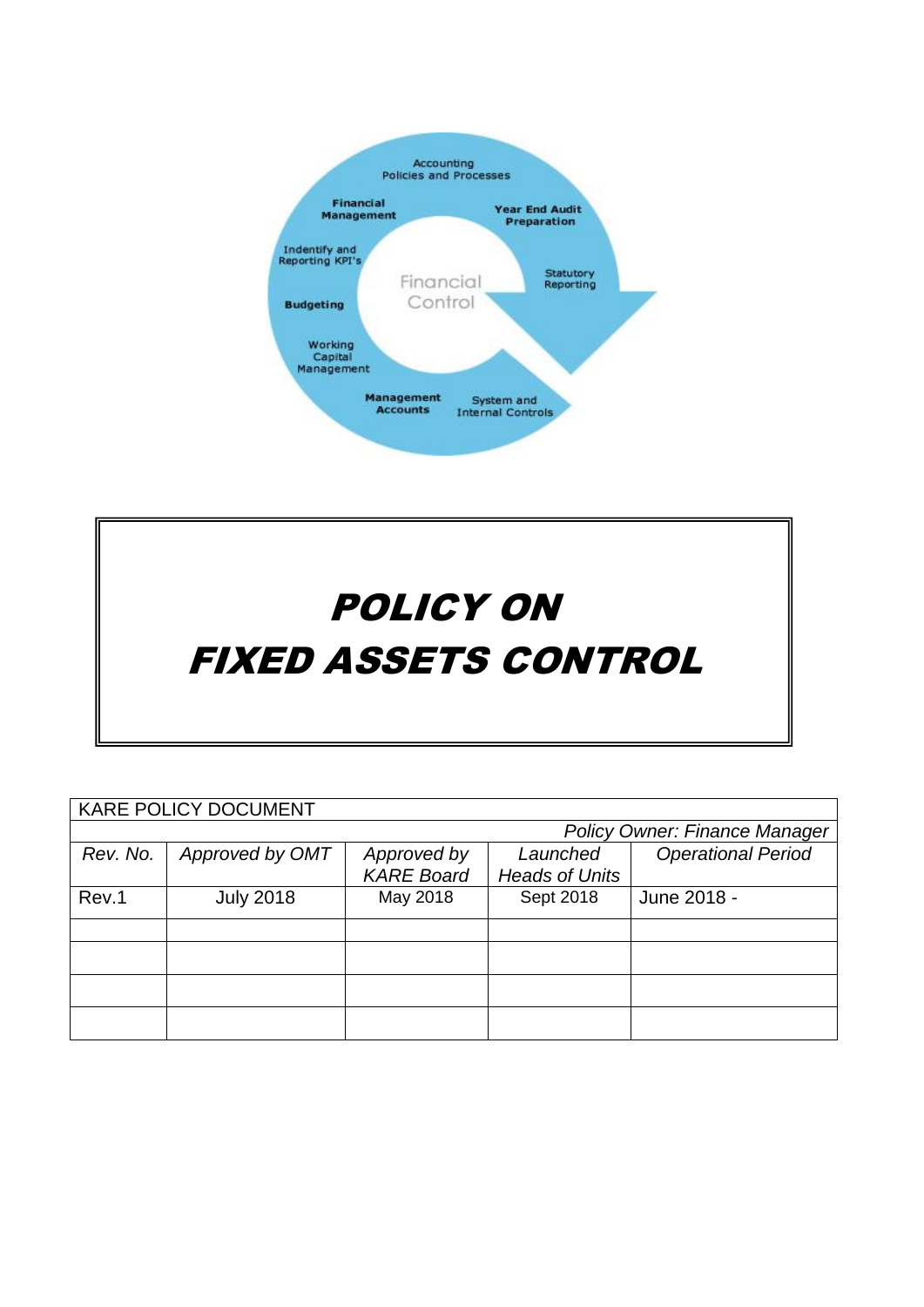# **Section A: Policy**

## **1 Background to this Policy**

KARE, promoting Inclusion for People with disabilities (KARE), is a company limited by guarantee. The Directors of the company are required to take measures to ensure compliance with Companies legislation, through keeping proper books of account and the implementation of relevant policies and procedures.

\_\_\_\_\_\_\_\_\_\_\_\_\_\_\_\_\_\_\_\_\_\_\_\_\_\_\_\_\_\_\_\_\_\_\_\_\_\_\_\_\_\_\_\_\_\_\_\_\_\_\_\_\_\_\_\_\_\_\_\_\_\_\_\_\_\_\_\_\_\_\_\_\_\_\_\_\_\_\_\_\_\_\_

They are responsible for safeguarding the assets of the company and taking reasonable steps for the prevention of fraud or other irregularities. In doing this they prepare financial statements in accordance with accounting standards generally accepted in Ireland and with Irish statute comprising Companies Act 2014.

## **2 Aim of this Policy**

The aim of this policy is to outline the policies employed by KARE in control and monitoring of Fixed Assets and related Capital Grants.

## **3 Scope of this Policy**

This policy relates to the legal entity known as KARE, promoting Inclusion for People with disabilities (KARE). It relates to all purchases and use of KARE's fixed assets.

## **4 General Details of this Policy**

#### **4.1 General**

- 4.1.1 Fixed assets are defined as those non-consumable items with a useful life of one year or more. These items are used in normal KARE operations and are not for resale purposes.
- 4.1.2 As a recipient of public funds KARE must ensure efficient use of capital assets and disclose sufficient information in the financial statements.
- 4.1.3 Tangible fixed asset additions are stated at historic cost less accumulated depreciation.
- 4.1.4 Tangible fixed assets comprise Land, Buildings, Fixtures and Fittings, ICT Equipment, Equipment and Motor Vehicles.

#### **4.2 Fixed Asset recording**

- 4.2.1 Fixed assets additions are recorded under the Historical Cost Convention and are not revalued.
- 4.2.2 All Capital Grant funded asset purchases are recorded in Fixed Assets accounts (capitalised), irrespective of cost.
- 4.2.3 Assets donated or bequeathed are treated as purchased and recorded at normal market value if a proof of value is not available.
- 4.2.4 Revenue funded assets are only capitalised if the cost exceeds certain value thresholds.

\_\_\_\_\_\_\_\_\_\_\_\_\_\_\_\_\_\_\_\_\_\_\_\_\_\_\_\_\_\_\_\_\_\_\_\_\_\_\_\_\_\_\_\_\_\_\_\_\_\_\_\_\_\_\_\_\_\_\_\_\_\_\_\_\_\_\_\_\_\_\_\_\_\_\_\_\_\_\_\_\_\_\_\_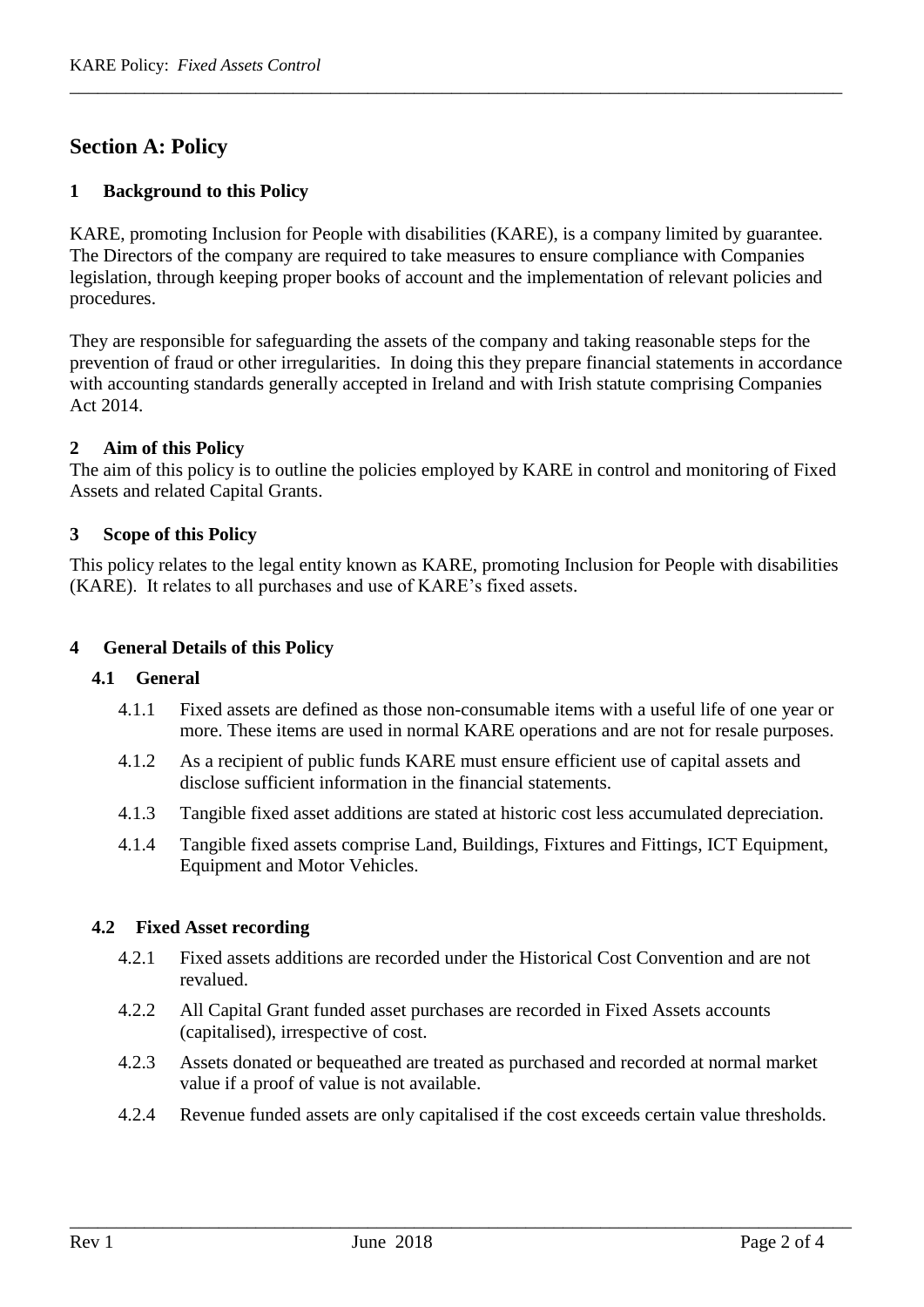4.2.5 These thresholds are:

Computers / ICT Equipment  $-\epsilon 2,000$  (a monitor, CPU, keyboard and software are one item).

Equipment  $-67,000$  (any one item)

4.2.6 All revenue purchases of an asset nature under the above thresholds should be charged to the Income & Expenditure account under the relevant General Ledger (GL) code in full in the year of purchase.

\_\_\_\_\_\_\_\_\_\_\_\_\_\_\_\_\_\_\_\_\_\_\_\_\_\_\_\_\_\_\_\_\_\_\_\_\_\_\_\_\_\_\_\_\_\_\_\_\_\_\_\_\_\_\_\_\_\_\_\_\_\_\_\_\_\_\_\_\_\_\_\_\_\_\_\_\_\_\_\_\_\_\_

- 4.2.7 Depreciation is calculated to write-off the original cost/valuation of each tangible fixed asset over its useful economic life on a straight line basis. Depreciation is charged to the Income and Expense Account.
- 4.2.8 A full year's depreciation should be recorded in the year of addition. No depreciation should be recorded in the year of disposal.
- 4.2.9 Depreciation is calculated with reference to the year the asset comes into use. In most cases this is the year of purchase.
- 4.2.10 Depreciation is calculated on a straight line basis at the following rates

| Land                         | Not depreciated                               |
|------------------------------|-----------------------------------------------|
| <b>Buildings</b>             | 2% or 5% per annum (i.e. 50 Years & 20 Years) |
| Motor vehicles               | 20% per annum (i.e. 5 Years)                  |
| <b>Fixtures and Fittings</b> | 20% per annum ( <i>i.e.</i> 5 Years)          |
| Equipment – Computers / ICT  | 20% per annum (i.e. 5 Years)                  |
| Equipment – Other            | 20% per annum (i.e. 5 Years)                  |

- 4.2.11 Capital Grants are amortised over the useful life of the related fixed asset in order to match the accounting treatment of the grant against the related depreciation charge on the fixed asset in the Income and Expense account.
- 4.2.12 The charge to the Income and Expense account of both Depreciation and Amortisation will be matched.

#### **4.3 Disposal**

- 4.3.1 On disposal of a fixed asset the asset is removed from the fixed asset register and the capital grants register.
- 4.3.2 Where a Fixed Asset is to be sold, or where it is "traded in", Accounts must be informed in advance. The original cost of the asset and the accumulated depreciation to date is written out from the balance sheet and posted to fixed asset gain/loss on disposal in the I&E. The value received for the asset is also recorded to this code in the I&E giving rise to a net gain / loss on disposal.
- 4.3.3 Gains on disposals of Fixed Assets may be designated for use to replace or purchase additional Fixed Assets.

#### **4.4 Asset protection**

4.4.1 All staff have responsibility to ensure that assets are safeguarded. Vigilance must be maintained to ensure that assets are not lost, stolen or damaged through misuse. Any identified risk to fixed assets should be notified immediately to the local Leader.

\_\_\_\_\_\_\_\_\_\_\_\_\_\_\_\_\_\_\_\_\_\_\_\_\_\_\_\_\_\_\_\_\_\_\_\_\_\_\_\_\_\_\_\_\_\_\_\_\_\_\_\_\_\_\_\_\_\_\_\_\_\_\_\_\_\_\_\_\_\_\_\_\_\_\_\_\_\_\_\_\_\_\_\_